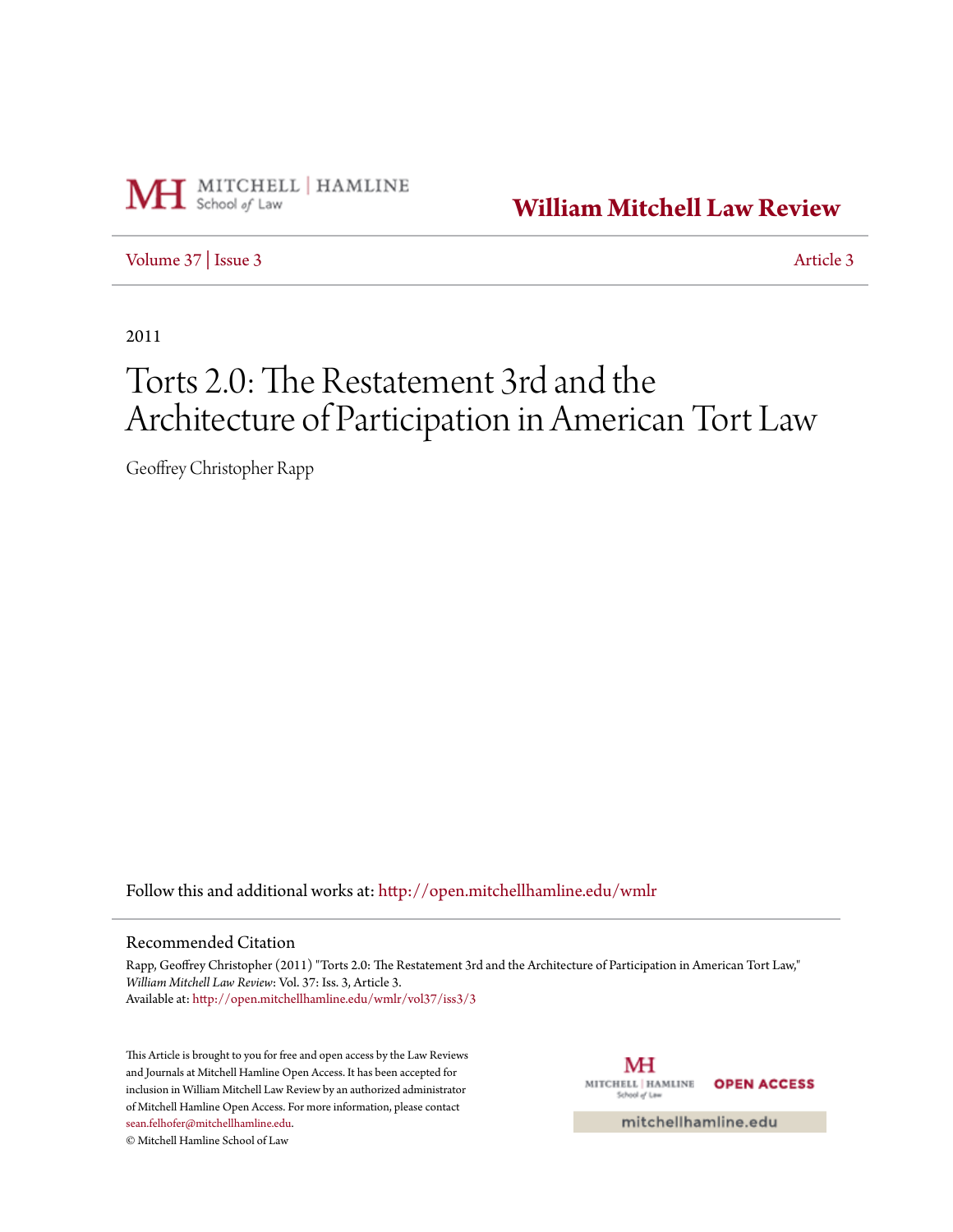# **TORTS 2.0: THE RESTATEMENT 3RD AND THE ARCHITECTURE OF PARTICIPATION IN AMERICAN TORT LAW**

Geoffrey Christopher Rapp†

| I. THE SECOND RESTATEMENT AS WEB 1.0  1588          |  |
|-----------------------------------------------------|--|
|                                                     |  |
|                                                     |  |
| C. Content Control and "Over-Doctrinalization" 1593 |  |
| II. THE THIRD RESTATEMENT AS WEB 2.0 1596           |  |
|                                                     |  |
|                                                     |  |
|                                                     |  |
|                                                     |  |
|                                                     |  |

The intellectual history of the American Law Institute's (ALI) restatement of torts project tells a tale of great ambition, imagination, success, and failure. Unlike in other areas of the law, where parallel work by the Uniform Law Commission has led to the widespread adoption of uniform statutes across American states, in the law of tort, American courts generally continue to develop the law according to common law traditions on a case-by-case basis.<sup>1</sup> The tort restatements have played a critical role in shaping the debate on common law principles by American lawyers and jurists.<sup>2</sup> The latest iteration of the restatement, released in part in  $2010<sup>3</sup>$ 

 3. The first portion of the Restatement (Third) of Torts: Liability for Physical and Emotional Harm was released in 2010 (covering basic topics in the law of torts), while a follow-on portion, covering landowner liability, affirmative

1

 <sup>†</sup> Professor of Law, University of Toledo College of Law; J.D., Yale Law School (2001); A.B., Harvard College (1998).

<sup>1</sup>*. See* Gary T. Schwartz, *Considering the Proper Federal Role in American Tort Law*, 38 ARIZ. L. REV. 917, 927 (1996).

<sup>2</sup>*. See* Kristen David Adams, *The Folly of Uniformity? Lessons from the Restatement Movement*, 33 HOFSTRA L. REV. 423, 436–37 (2004); *see also* Charles W. Wolfram, *Bismarck's Sausages and the ALI's Restatements*, 26 HOFSTRA L. REV. 817, 820 (1998) (describing the Restatement (Second) of Torts (1965) as having essentially "launch[ed] . . . the products liability field of litigation.").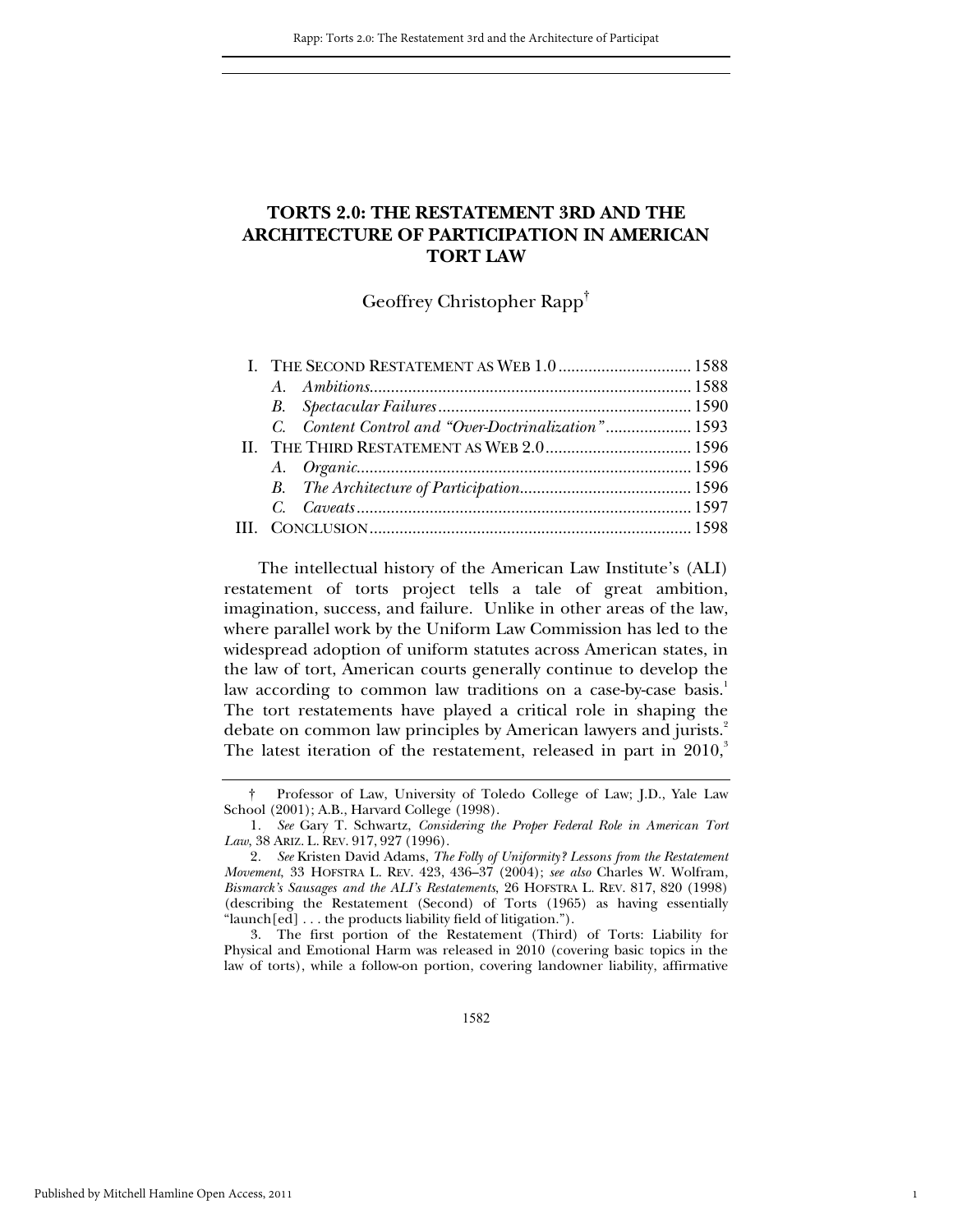will no doubt have a similar influence.

The ambitions of the Restatement (Second) of Torts (1965) (Second Restatement)<sup>4</sup> were far more sweeping than those of the Restatement (First) of Torts (1934) (First Restatement).<sup>5</sup> The First Restatement seems almost quaint and unimaginative compared to the Second Restatement.<sup>6</sup> This is perhaps not surprising, given that it was the ALI's first attempt to "restate" the law<sup>7</sup>—perhaps scholars, commentators, and readers should praise the imaginative nature of the project itself, without nitpicking the authors' substantive formulations of the law. The First Restatement's goals, however, were largely functional and positivist; $\mathrm{^s}$  it sought to provide certainty at the end of an era of perceived legal change by providing a "prima facie . . . correct statement of the general law of the United States."<sup>9</sup>

The First Restatement, prepared between 1923 and  $1934$ ,<sup>10</sup> preceded sweeping technological change that drastically altered the nature and economic impact of accidents—most notably the widespread adoption of that unparalleled instrument of death, destruction, and mayhem—the motorized carriage.<sup>11</sup> The authors

 6. Victor E. Schwartz, *The Restatement (Third) of Torts: Products Liability—The American Law Institute's Process of Democracy and Deliberation*, 26 HOFSTRA L. REV. 743, 744 (1998) ("The diverse views of different state courts were slowly and carefully evaluated. In general, when the Restatement (First) of Torts derived a rule, the majority rule was chosen.").

7. *Id.* at 743.

 8. Jordan K. Kolar, Note, *Is This Really the End of Duty?: The Evolution of the Third Restatement of Torts*, 87 MINN. L. REV. 233, 242 (2002).

9*. Id.* (quoting WILLIAM DRAPER LEWIS, RESTATEMENT (FIRST) OF TORTS, Introduction, at ix (1939)).

10*. See* Schwartz, *supra* note 6, at 744.

 11. LAWRENCE M. FRIEDMAN, A HISTORY OF AMERICAN LAW 519–20 (3d ed. 2005) ("By the 1920s . . . this was fast on the way to becoming a society of people with cars. . . . [T]he automobile accident replaced the train accident as the staple

duties, and other topics, will be released in 2011. *See Current Projects*, AMERICAN LAW INSTITUTE, http://www.ali.org/index.cfm?fuseaction=projects.proj\_ip&projectid=16 (last visited Feb. 16, 2011).

 <sup>4.</sup> RESTATEMENT (SECOND) OF TORTS (1965).

<sup>5</sup>*. See* Stephen D. Sugarman, *Rethinking Tort Doctrine: Visions of a Restatement (Fourth) of Torts*, 50 UCLA L. REV. 585, 586–87 (2002) (describing the Restatement (Second) of Torts as a "monumental undertaking[]" that took more than two decades to complete). *Compare* RESTATEMENT (SECOND) OF TORTS, Introduction, at ix (1965) (explaining that the Institute will articulate more comprehensively "the reasons for positions, taken," as well as reporter's notes and references to court opinions), *with* RESTATEMENT (FIRST) OF TORTS, Introduction, at ix (1934) (noting that the Institute aims to have "the legal profession accept[] the Restatement as . . . a correct statement.").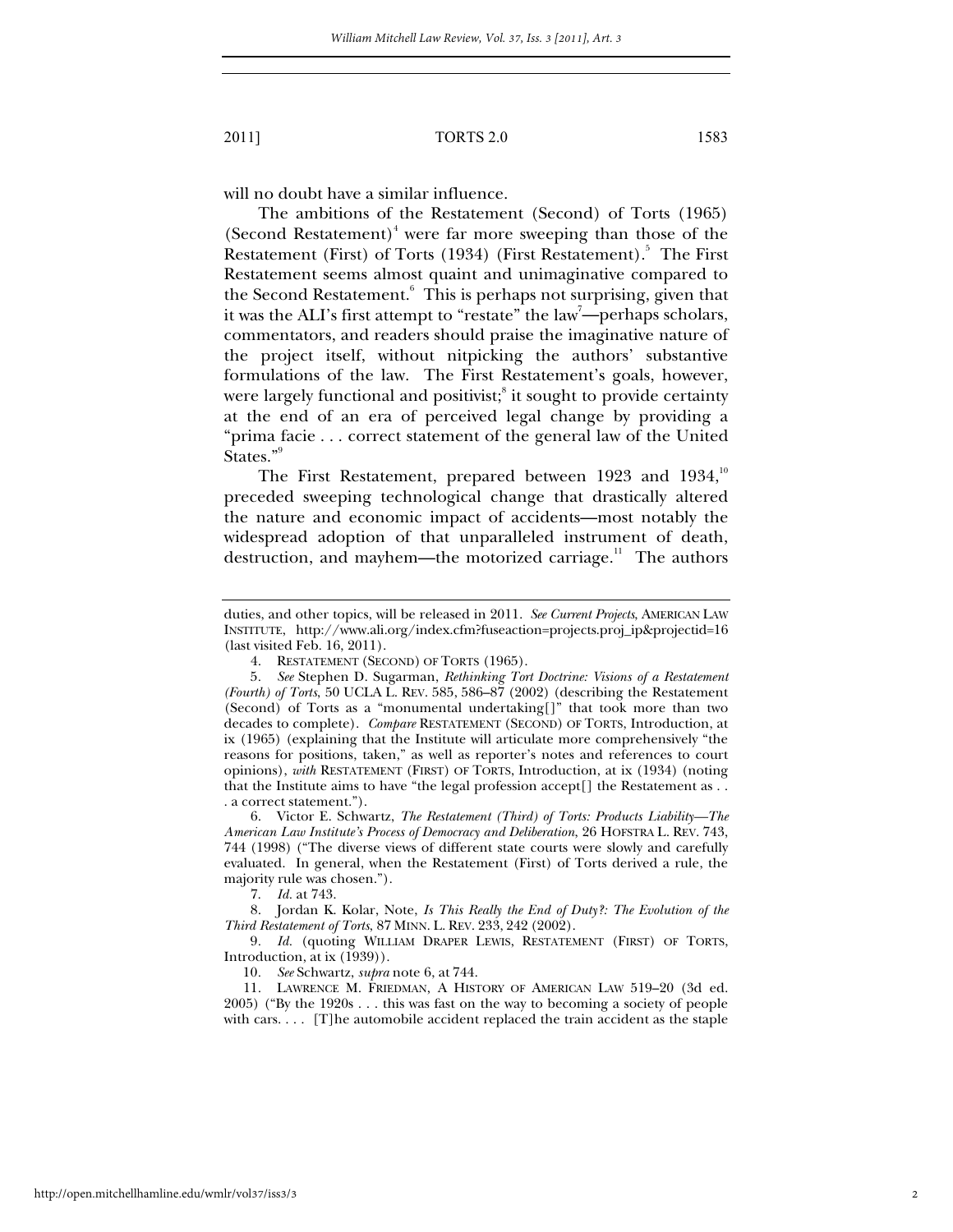of the Second Restatement had the opportunity to reflect both on the nature of technological change<sup>12</sup> and a window into emerging developments in insurance law and coverage that would come to change the on-the-ground realities of accident liability.<sup>13</sup>

The authors of the Second Restatement had grand ambitions—hoping to move American tort law into a new age, and to leave behind many of the seemingly anachronistic limitations inherited from English tort jurisprudence.<sup>14</sup> In areas from the law of causation in negligence, to the availability of damages in cases of mental distress, to the liability of the manufacturers of products, the authors of the Second Restatement's various components proposed radical change in a document that, in many respects, reads like an academic's polemic.15 In some areas, the Second Restatement succeeded wildly; $16$  in others, it was a failure of singular magnitude in the history of American law reform.<sup>17</sup>

As the Restatement (Third) of Torts (Third Restatement) project nears completion, signs of its authors' guiding principles emerge, both from their comments and writings, and from the nature of the document they have produced. Unlike with the Second Restatement, the ALI structured work on the Third Restatement into a series of discrete projects.<sup>18</sup> The Products Liability<sup>19</sup> portions were published in 1998, the Apportionment of Liability<sup>20</sup> provisions two years later, and the third piece, Liability

 15. In the Second Restatement, for the first time the ALI seems to have turned its attention to academic criticism of tort rules, and this may explain its new purpose: "normative prescription." Kolar, *supra* note 8, at 243.

 16. For instance, the Second Restatement's embrace of strict liability for defective product cases became widely adopted.

 18. Michael D. Green & Larry S. Stewart, *The New Restatement's Top 10 Tort Tools*, 46 TRIAL 44 (Apr. 2010).

of personal injury law . . . .").

 <sup>12.</sup> Schwartz, *supra* note 6, at 745.

 <sup>13.</sup> Friedman, *supra* note 11, at 520 (suggesting insurance companies, reacting to widespread use of the automobile, became "[t]he real parties in interest" throughout the expansion of tort law).

 <sup>14.</sup> Schwartz, *supra* note 6, at 745 ("Most importantly, the Restatement (Second) of Torts differed from the Restatement (First) of Torts in that its content was shaped more by the Reporters' and advisory committee's evaluation of the wisdom of competing case law than a presumption to follow 'clear majority' rules.").

 <sup>17.</sup> For instance, to the extent that its authors intended the "substantial factor" test to replace the traditional legal tests for cause-in-fact and proximate cause, the Second Restatement failed.

 <sup>19.</sup> RESTATEMENT (THIRD) OF TORTS: PRODS. LIAB. (1998).

 <sup>20.</sup> RESTATEMENT (THIRD) OF TORTS: APPORTIONMENT OF LIAB. (2000).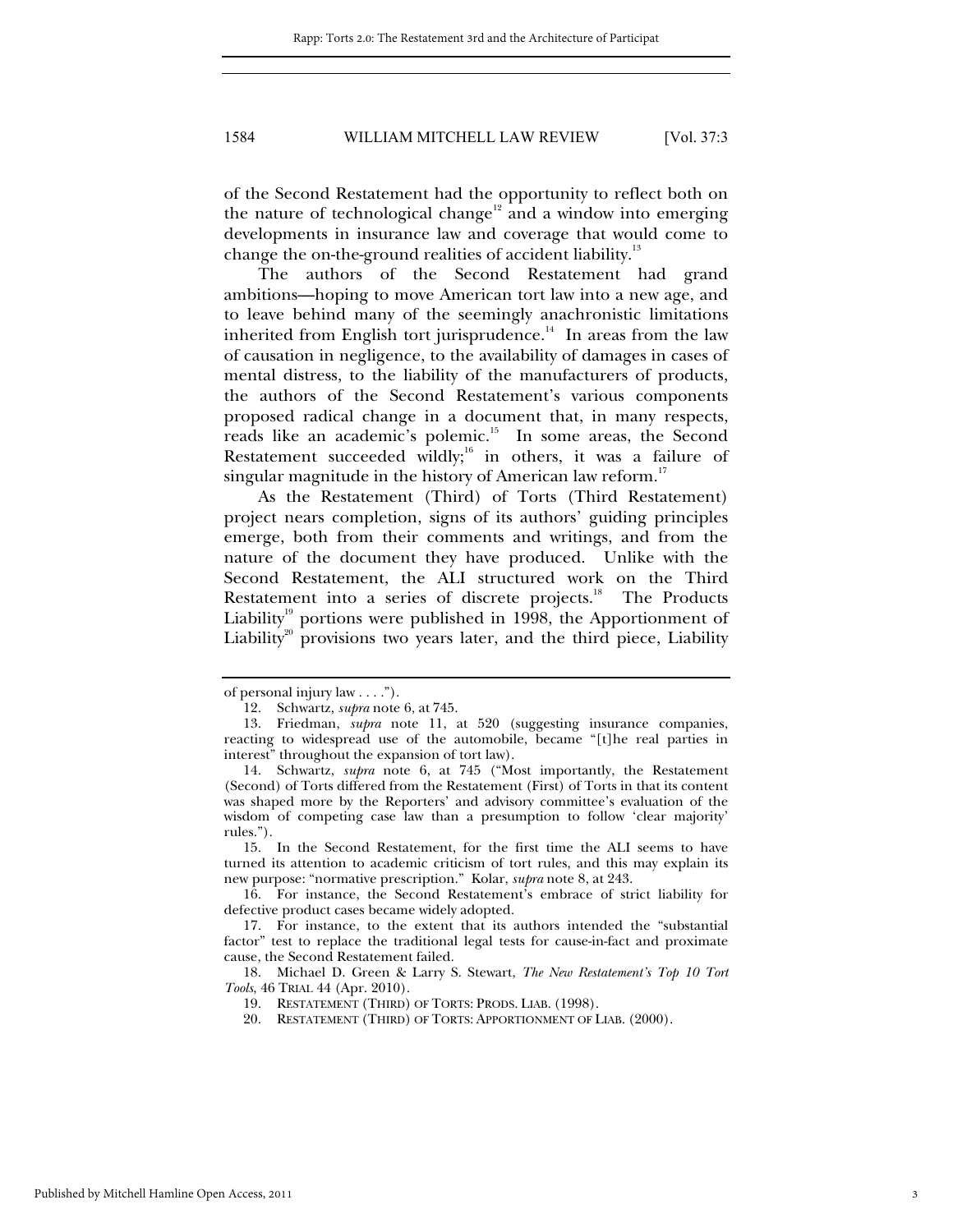for Physical and Emotional Harm,<sup>21</sup> entered its final stages in the last few years. $^{22}$ 

The story of the Third Restatement and its progenitors bears a remarkable resemblance to the great technological revolution of the century's end: the World Wide Web.<sup>23</sup> Observers of the internet have recently coined the phrase "Web 2.0" to describe the emergence of a second generation of internet offerings.<sup>24</sup>

Under this formulation, the first generation of internet activity, "Web 1.0," is recognized for its broad, sweeping ambitions, and for both spectacular successes and failures. $25$  First-generation web activity treated users as passive—presenting them with information or choices, but involving them in web content on only a limited basis.<sup>26</sup> Many Web 1.0 sites, such as the online grocer Webvan, were spectacular failures.<sup>27</sup> Spending on such sites matched their ambitions—Webvan, for instance, committed one billion dollars to build new warehouses soon before collapsing in

 24. Dale Dougherty reportedly coined the term to "describe technologies that turn the Internet into an active blend of mashed-together information." Elizabeth Corcoran, *Hacking a Trend*, FORBES MAG., Sept. 1, 2008, http://www.forbes.com /forbes/2008/0901/080.html. Others cite O'Reilly Media, Dougherty's employer, as the origin of the term. Brian Deagon, *However It's Defined, Web 2.0 Means Money; Tech Firms Scrambling to Cash in on New Wave of Internet Innovation*, INVESTOR'S BUS. DAILY, Dec. 4, 2006, at A08; Dan Fost, *What Exactly Does Web 2.0 Mean? Well…*, SAN FRANCISCO CHRON., Nov. 5, 2006, at F5, *available at* http://articles.sfgate.com /2006-11-05/business/17320641\_1\_world-wide-web-windows-platform-live-web/2; *Web 2.0 Defines Next Generation,* BUFFALO NEWS, Apr. 30, 2007, at C2. Perhaps fittingly, the term "Web 2.0" was selected to be the one millionth word in the English language. *Newest Word: Web 2.0*, GRAND RAPIDS PRESS, June 11, 2009, at A2.

25*. See* Steven Hetcher, *User-Generated Content and the Future of Copyright: Part One—Investiture of Ownership*, 10 VAND. J. ENT. & TECH. L. 863, 880–81 (2008) (discussing the opportunities and shortfalls associated with Web 1.0).

26*. See generally* Mary Madden & Susannah Fox, *Riding the Waves of "Web 2.0": More Than a Buzzword, But Still Not Easily Defined*, PEW INTERNET PROJECT (Oct. 5, 2006), http://www.culturadigitale.it/Schede/PIP\_Web\_2.0.pdf (discussing the differences between user activity on Web 1.0 and Web 2.0).

 27. Christopher Steiner, *Bot-in-Time Delivery*, FORBES MAG., Mar. 16, 2009, at 40, *available at* http://www.forbes.com/forbes/2009/0316/040\_bot\_time\_saves \_nine.html.

 <sup>21.</sup> RESTATEMENT (THIRD) OF TORTS: LIAB. FOR PHYSICAL HARM (BASIC PRINCIPLES) (Tentative Draft No. 1, 2001); RESTATEMENT (THIRD) OF TORTS: LIAB. FOR PHYSICAL & EMOTIONAL HARM (Tentative Draft No. 6, 2009).

 <sup>22.</sup> Green & Stewart, *supra* note 18, at 44.

 <sup>23.</sup> Michael W. Loudenslager, *Allowing Another Policeman on the Information Superhighway: State Interests and Federalism on the Internet in the Face of the Dormant Commerce Clause*, 17 BYU J. PUB. L. 191, 261 (2003) (explaining that the invention and development of the World Wide Web in the early 1990s allowed for the beginnings of widespread use of the internet by the general public).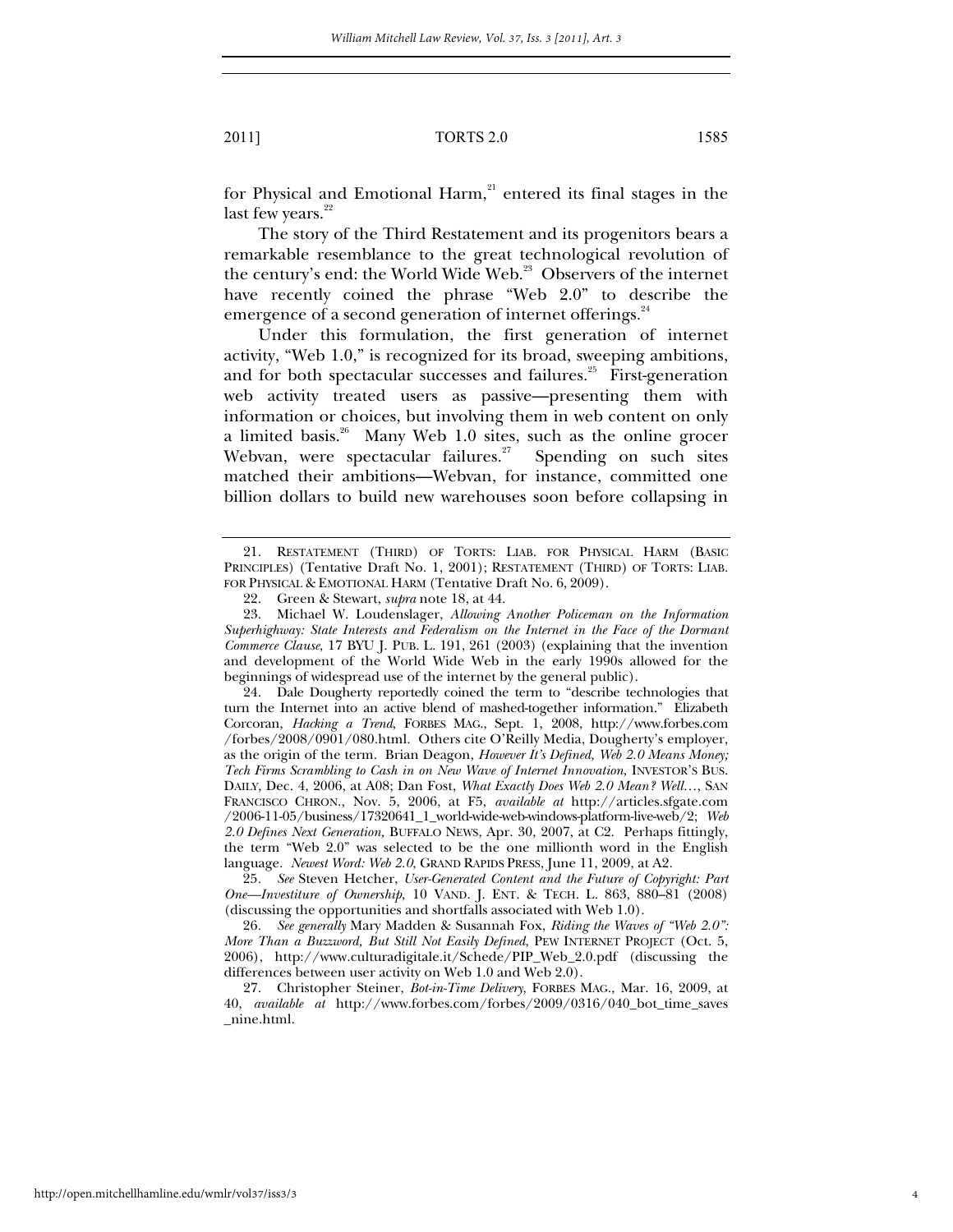2001 in a "spectacular disaster."28

The great revolution of Web 1.0 was the democratization of access to information. So long as a person had access to the internet, she "had access to the same information as everyone else," whether sitting in a "Harvard law library or a row house in Dublin or a grass hut in Africa."29 "Web 1.0 users' characteristic activity was surfing static Internet pages."<sup>30</sup>

Web 2.0, by contrast, is based upon the "architecture of participation."<sup>31</sup> Content in Web 2.0 is not locked onto pages, but broken up into "nuggets" that can be deployed wherever users want.<sup>32</sup> Web 2.0 offerings are organic, rather than pre-planned, developing according to the preferences and drives of users rather than the visions of site planners and developers.<sup>33</sup> The signal achievement of Web 2.0 is the internet encyclopedia "Wikipedia,"<sup>34</sup> in which users freely update encyclopedia entries. The theory behind the site is that "if millions of eyes monitor encyclopedia entries that anyone can write and rewrite . . . the result will take on Britannica."<sup>35</sup>

Netscape the browser was the "standard bearer" for "Web 1.0"; Google the search engine is the new standard bearer. In Web 1.0, Britannica Online became a popular reference; in Web 2.0, we have Wikipedia, which allows user input. Rather than "publishing" content as we did in Web 1.0, we're now "participating" in the dissemination of information.

Daniel E. Harmon, *The "New" Web: Getting a Grip on the Slippery Concept of Web 1.0*, LAW. PC (West, Eagan, Minn.), Jan. 1, 2006, at 1.

<sup>28</sup>*. Id.*

 <sup>29.</sup> Justin Ewers, *On the Record: Dan Nova*, U.S. NEWS & WORLD REP., Aug. 28, 2006, *available at* http://www.usnews.com/usnews/biztech/articles/060820/28record.htm.

 <sup>30.</sup> Peter Lunenfeld, *Welcome to Web 2.0*, L.A. TIMES, June 24, 2007, at 11.

 <sup>31.</sup> Steven Levy, *Farewell, Web 1.0! We Hardly Knew Ye.*, NEWSWEEK, Oct. 18, 2004, at 20, *available at* http://www.newsweek.com/2004/10/17/farewell-web-1-0-we-hardly-knew-ye.html.

<sup>32</sup>*. Id.*

 <sup>33.</sup> According to advocates of the Web 2.0 concept, examples of the distinction include:

 <sup>34.</sup> David Wallace-Wells, *Rage Against the Machine*, NEWSWEEK, Jan. 18, 2010, at 63, *available at* http://www.newsweek.com/2010/01/06/rage-against-the-machine.html.

 <sup>35.</sup> Steven Levy, *The New Wisdom of the Web: Why Is Everyone so Happy in Silicon Valley Again? A New Wave of Start-ups Are Cashing in on the Next Stage of the Internet. And This time, It's All About . . . You,* NEWSWEEK, Apr. 3, 2006, at 47, *available at*  http://www.newsweek.com/2006/04/02/the-new-wisdom-of-the-web.html.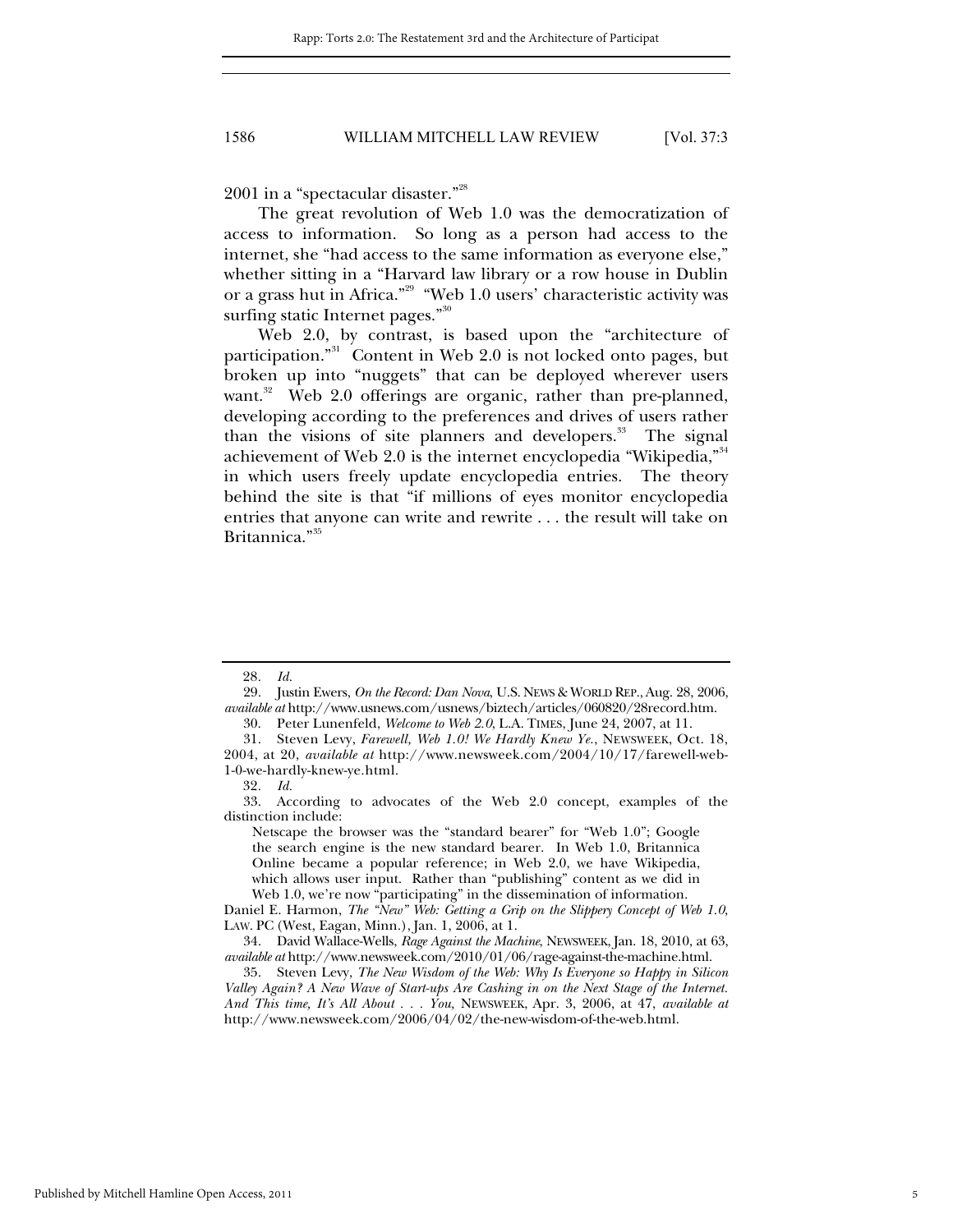Under Web 2.0, the view of content-creators as "authoritarian figure[s] gives way to  $a \dots$  wisdom-of-the-crowds process.<sup>"36</sup> The "great lesson of the Web 2.0 era is that to control quality, you don't lock things down; you open them up."<sup>37</sup> Under Web 2.0, "everyone" has a voice."<sup>38</sup> Web 2.0 moves from the notion, "if you build it, they will come," to the notion, "if *they* build it, *they* will come."<sup>39</sup> Web 2.0 transforms the internet experience from a lecture to a discussion.<sup>40</sup> User interface in Web 2.0 "yields a result that no amount of handson filtering could have managed."<sup>41</sup> The key components of Web 2.0 include "using the Web as a platform," "harnessing collective intelligence," and "enriching data for a deeper online experience."<sup>42</sup>

In spite of its apparent commercial power, Web 2.0 is not without its critics. Michael Gorman foresees "a world in which everyone is an expert in a world devoid of expertise."<sup>43</sup> Still, the success of early Web 2.0 offerings provides strong support for the notion that internet users have long craved a more participatory role and that the days of "top down" internet development may have drawn to an end.

Read by comparison to the Second Restatement, the new Third Restatement shares many of Web 2.0's characteristics. Unlike the top-down approach chosen by the authors of the Second Restatement, in which sweeping reforms were "stated" to American courts, the authors of the Third Restatement have developed a more general, organic approach to the law of torts. This approach is participatory in the sense that it leaves state common-law courts the task of wrestling with the nuance of tort doctrine and filling the gaps in stated rules according to their own

 <sup>36.</sup> Steven Levy, *The Future of Reading: Amazon's Jeff Bezos Already Built a Better Bookstore. Now He Believes He Can Improve Upon One of Humankind's Most Divine Creations: The Book Itself,* NEWSWEEK, Nov. 26, 2007, at 54, *available at* http://www.newsweek.com/2007/11/17/the-future-of-reading.html.

 <sup>37.</sup> Jimmy Wales, *Open-Door Policy,* FORBES MAG., May 7, 2007, at 190, *available at* http://www.forbes.com/free\_forbes/2007/0507/190.html.

 <sup>38.</sup> Ewers, *supra* note 29.

<sup>39</sup>*. Id.* (second emphasis added).

 <sup>40.</sup> Colin Stewart, *Whither Web 2.0?*, ORANGE COUNTY REG., Oct. 24, 2006, *available at* http://www.ocregister.com/articles/web-41589-company-venture.html.

 <sup>41.</sup> Levy, *supra* note 35, at 47.

 <sup>42.</sup> Fost, *supra* note 24, at F5.

 <sup>43.</sup> Michael Gorman, *Web 2.0: The Sleep of Reason, Part II*, ENCYCLOPEDIA BRITANNICA BLOG (June 12, 2007), http://www.britannica.com/blogs/2007/06 /web-20-the-sleep-of-reason-part-ii/.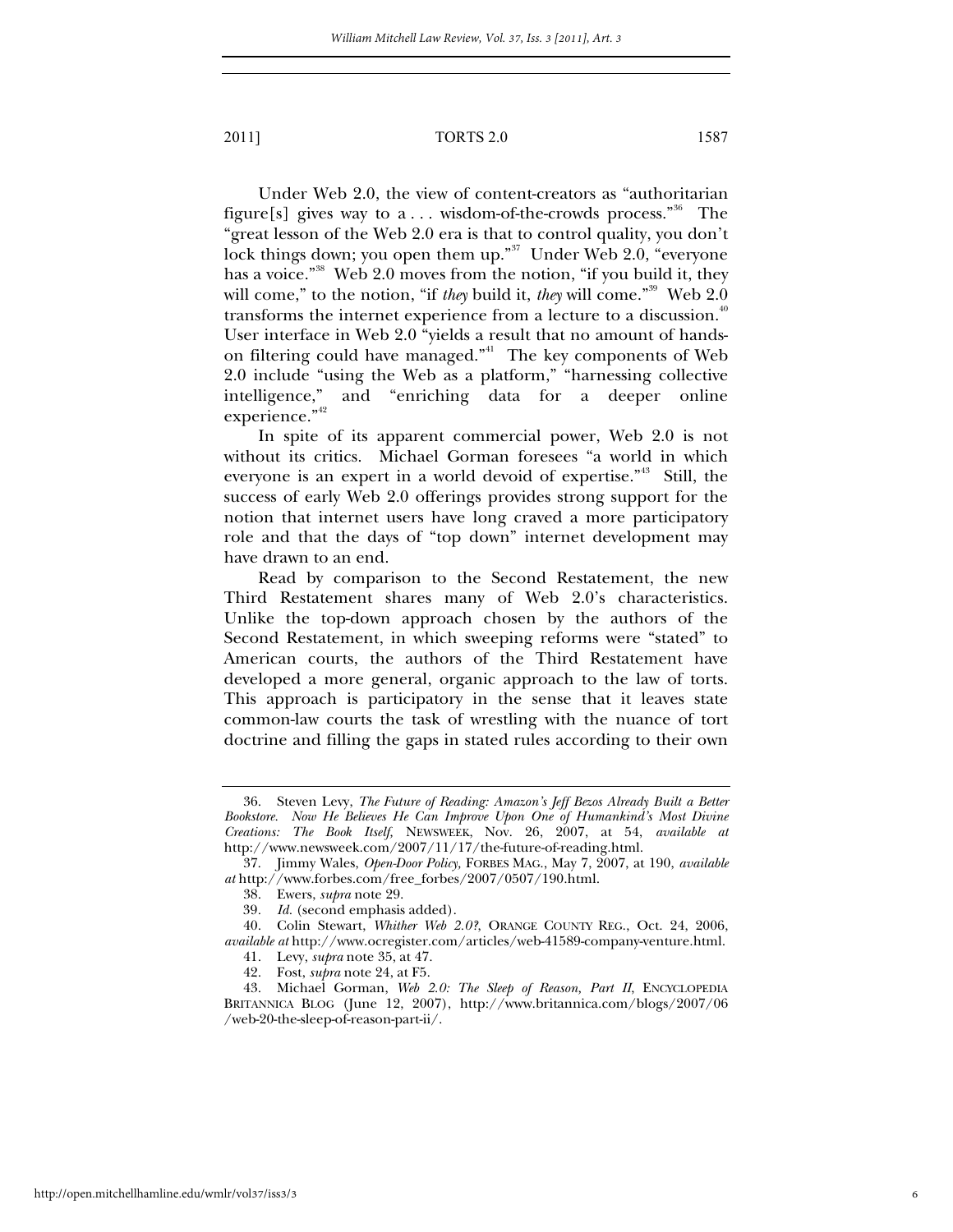wisdom and experience.

### I. THE SECOND RESTATEMENT AS WEB 1.0

#### *A. Ambitions*

The Second Restatement was remarkable as a law reform document, if not quite the "statement" of the common law it was supposed to be.<sup>44</sup> Its authors seemed to focus on the "re" rather than the "statement," suggesting sweeping "re"-forms in a variety of areas of tort law.45 In that sense, for better at times and worse at others, the Second Restatement was inconsistent with the organic and evolutionary traditions of the Anglo-American common law. $^{46}$ Rather than wait for rules to crystallize across courts and across time, the authors of the Second Restatement sought to impose certain reforms on American tort law, in some cases, before the time for such reforms seemed to have come.<sup>47</sup> As Victor Schwartz observed, the

Restatement (Second) of Torts Differed from the Restatement (First) of Torts in that its content was shaped more by the Reporters' and advisory committee's evaluation of the wisdom of competing case law than a presumption to follow "clear majority" rules. The so-called "minority rule" frequently made its way into the "black letter."<sup>48</sup>

<sup>44</sup>*. See* Schwartz, *supra* note 6, at 745.

<sup>45.</sup> See id. (stating that many minority rules made their way into the "black letter" rules contemplated throughout the entire restatement).

<sup>46</sup>*. See, e.g.,* Wolfram, *supra* note 2, at 817–19.

 <sup>47.</sup> The appropriate role for the authors of a restatement is a subject of some contention. David Robertson argues that "a 'restatement' of a body of court decisions should capture, explain, and enhance the best available judicial views, but . . . should not offer up as something visible or immanent in existing law any proposition or approach that is in realty brand-new, wholly lacking any trace of judicial acceptance." David W. Robertson, *Causation in the Restatement (Third) of Torts: Three Arguable Mistakes*, 44 WAKE FOREST L. REV. 1007, 1008 (2009). On the other hand, Ellen Bublick suggests that "when designing a system of liability, a Restatement need not be sanguine about adopting a patchwork of liability rules that cannot be reconciled on any principled basis." Ellen M. Bublick, *A Restatement (Third) of Torts: Liability for Intentional Harm to Persons—Thoughts,* 44 WAKE FOREST L. REV. 1335, 1336 (2009).

 <sup>48.</sup> Schwartz, *supra* note 6, at 745.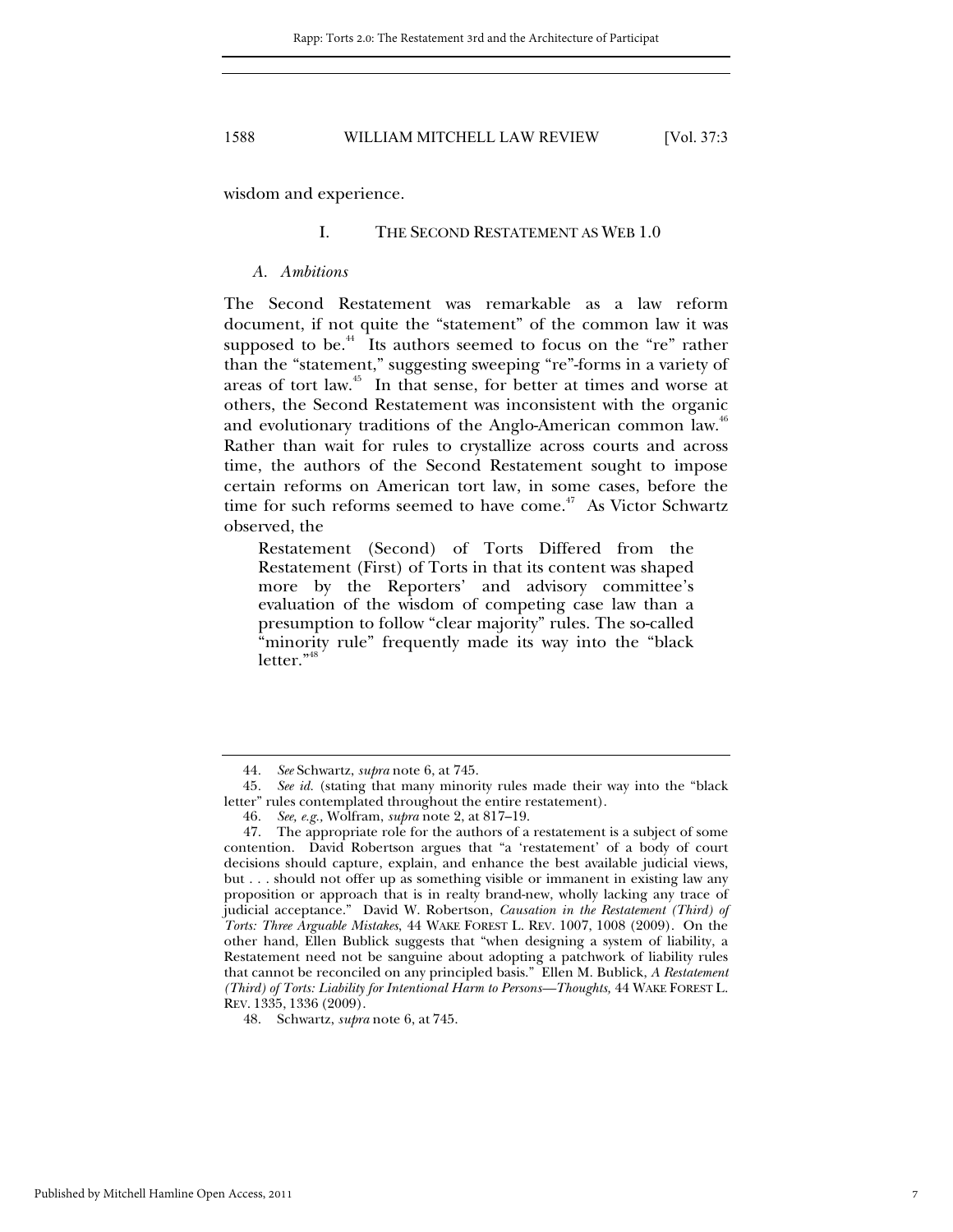Indeed, the Second Restatement likely represents the beginning of the ALI's shift from simply stating the law to *prescribing* what the law should be.<sup>49</sup>

The Second Restatement was a "compendious depiction of tort doctrines" that "functioned to provide courts and litigants with definitive fixed answers to tort questions."<sup>50</sup> It "emphasize[d] detailed treatment at the occasional expense of a general articulation of principles," at times sacrificing "the opportunity that generalization presents to explore underlying rationales more fully."<sup>51</sup>

One of the great ambitions of the Second Restatement concerned liability for injuries caused by products. Section 402A, promulgated in 1964, imposed liability for the sellers of products regardless of whether a seller "exercised all possible care."<sup>52</sup> This sweeping reform was embraced by courts "[w]ith a gusto unmatched in the annals of the Restatements of the Law."<sup>53</sup> David Owen observes,

Tort law has probably never witnessed such a rapid, widespread, and altogether explosive change in the rules and theory of legal responsibility. If ever a Restatement reformulation of the law were accepted uncritically as divine, surely it was section 402A of the Restatement (Second) of Torts.<sup>54</sup>

To those who view the purpose of a restatement project as "restat[ing] the current law, not creat[ing] new law," Section 402A represents "an anomaly."<sup>55</sup> The section "did not restate the law," instead, it "created or molded products liability law for decades and has been referred to as the 'bible' or 'holy grail' of products liability law."56

 <sup>49.</sup> John H. Marks, *The Limit to Premises Liability for Harms Caused by "Known of Obvious" Dangers: Will It Trip and Fall Over the Duty-Breach Framework Emerging in the Restatement (Third) of Torts?*, 38 TEX. TECH. L. REV. 1, 2 n.2 (2005).

 <sup>50.</sup> Bublick, *supra* note 47, at 1340.

 <sup>51.</sup> Deborah A. DeMott, *A Revised Prospectus for a Third Restatement of Agency*, 31 U.C. DAVIS L. REV. 1035, 1041 (1998).

 <sup>52.</sup> RESTATEMENT (SECOND) OF TORTS § 402A (1965).

 <sup>53.</sup> David G. Owen, *Design Defect Ghosts*, 74 BROOK. L. REV. 927, 935 (2009).

<sup>54</sup>*. Id.*

 <sup>55.</sup> Vicki Lawrence MacDougall, *The Impact of the Restatement (Third), Torts: Products Liability (1998) on Product Liability Law*, 62 CONSUMER FIN. L.Q. REP. 105, 105 (2008).

<sup>56</sup>*. Id. But see* George W. Conk, *Is There a Design Defect in the Restatement (Third) of Torts: Products Liability?* 109 YALE L.J. 1087, 1091 (2000) ("Section 402A ratified a body of product-defect case law emerging from the state courts in the 1960s.").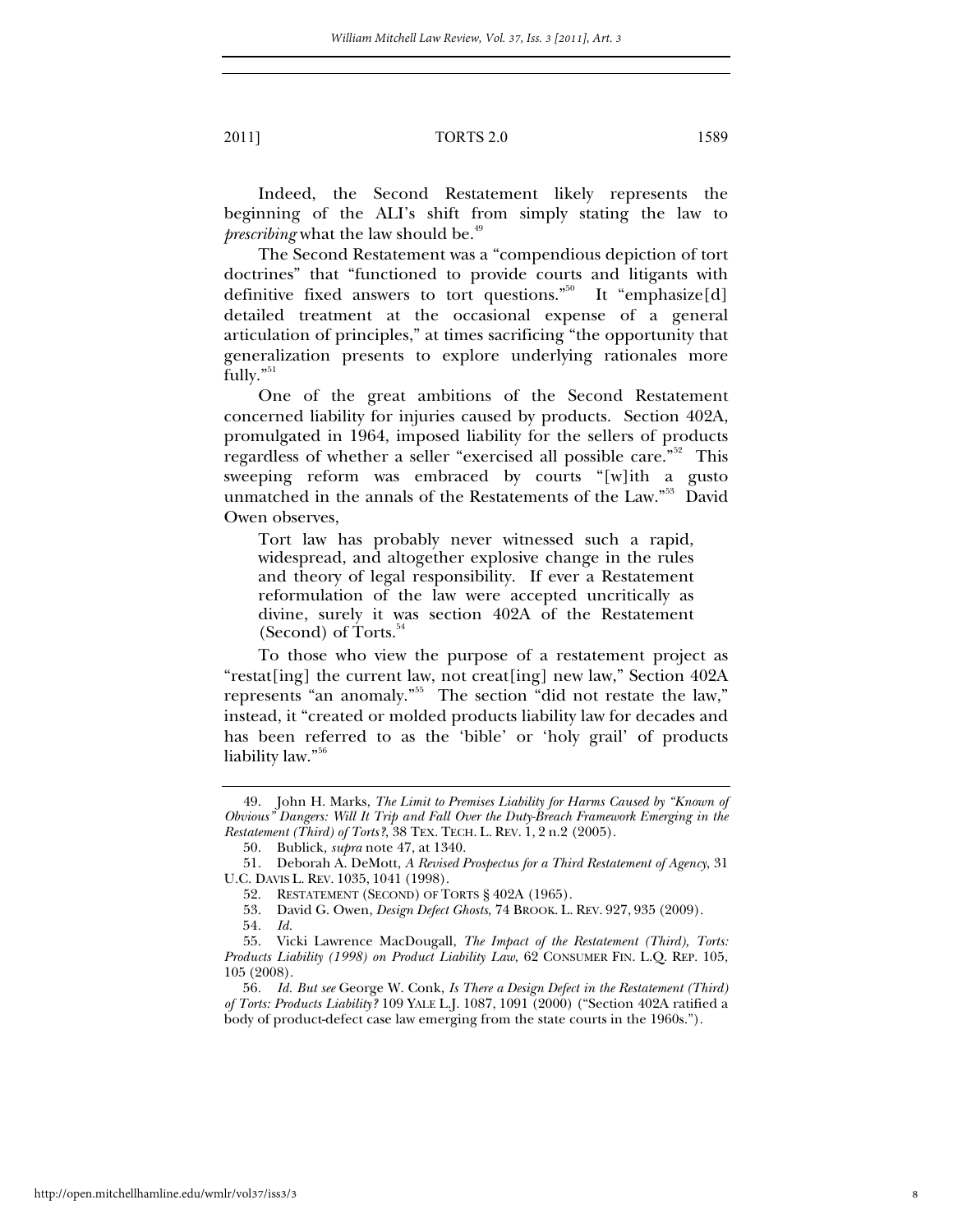### *B. Spectacular Failures*

Like many websites and businesses launched in the era of Web 1.0, some of the Second Restatement's reform efforts were spectacular failures. Some of these failures became clear within the first years if not months of the promulgation of relevant restatement provisions, while others became cumbersome and unworkable over a longer period of time.<sup>57</sup>

Perhaps the most ambitious doctrinal change in the Second Restatement concerned its treatment of causation in the law of negligence. Traditional causation analysis required two steps. First, defendant's conduct must have been a "cause-in-fact" of plaintiff's injury, most commonly demonstrated by showing that, "but for" the defendant's conduct, the plaintiff would have been free of the injury.<sup>58</sup> Second, the defendant's breach must have been a "proximate cause" of plaintiff's harm—specifically, a cause *near enough* to the harm that it is appropriate to assign liability to the defendant.<sup>59</sup>

Both traditional tests for the common law doctrine of causation are linguistically complex and difficult for both students of the law and courts to understand and apply. The formulation of "but-for-cause" requires an awkward double-negative  $\frac{60}{10}$  in that one asks whether, *without* the breach, the plaintiff would be *without* damages,<sup>61</sup> and challenges courts and juries to engage in counter-

61. The "but-for" inquiry "is a significantly complex mental operation." David

<sup>57</sup>*. See, e.g.*, Schwartz, *supra* note 1, at 747–48 (noting that thirty years of litigation resulted when the restatement's black letter formula substituted words from its authors in place of the exact language used in a pivotal case).

<sup>58</sup>*. See* John D. Rue, *Returning to the Roots of the Bramble Bush: The "But For" Test Regains Primacy in Causal Analysis in the American Law Institute's Proposed Restatement (Third) of Torts*, 71 FORDHAM L. REV. 2679, 2681 (2003).

 <sup>59.</sup> W. PAGE KEETON ET AL., PROSSER AND KEETON ON THE LAW OF TORTS § 41, at 263 (5th ed. 1984) (stating that "proximate cause" is also frequently termed the "legal cause").

 <sup>60.</sup> In explaining how to formulate "but for" cause statements for analytical purposes, the author suggests students envision the test as their friend—indeed, their best friend—in most negligence problems. So close a friend that it could be called a *best friend forever*, or a "BFF" in the common vernacular. The mnemonic device "BFF" helps frame the but-for-cause inquiry as "But-For . . . Free": *but for* the breach, would the plaintiff have been *free* of injury? If this "BFF" question is answered in the affirmative, the breach IS a but-for-cause of plaintiff's damages, and thus a cause-in-fact. If answered in the negative, the breach is NOT a but-forcause of plaintiff's damages, and thus not a cause-in-fact unless one of the special solutions available in cases such as concert-of-action, multiple sufficient causes, or alternative liability applies.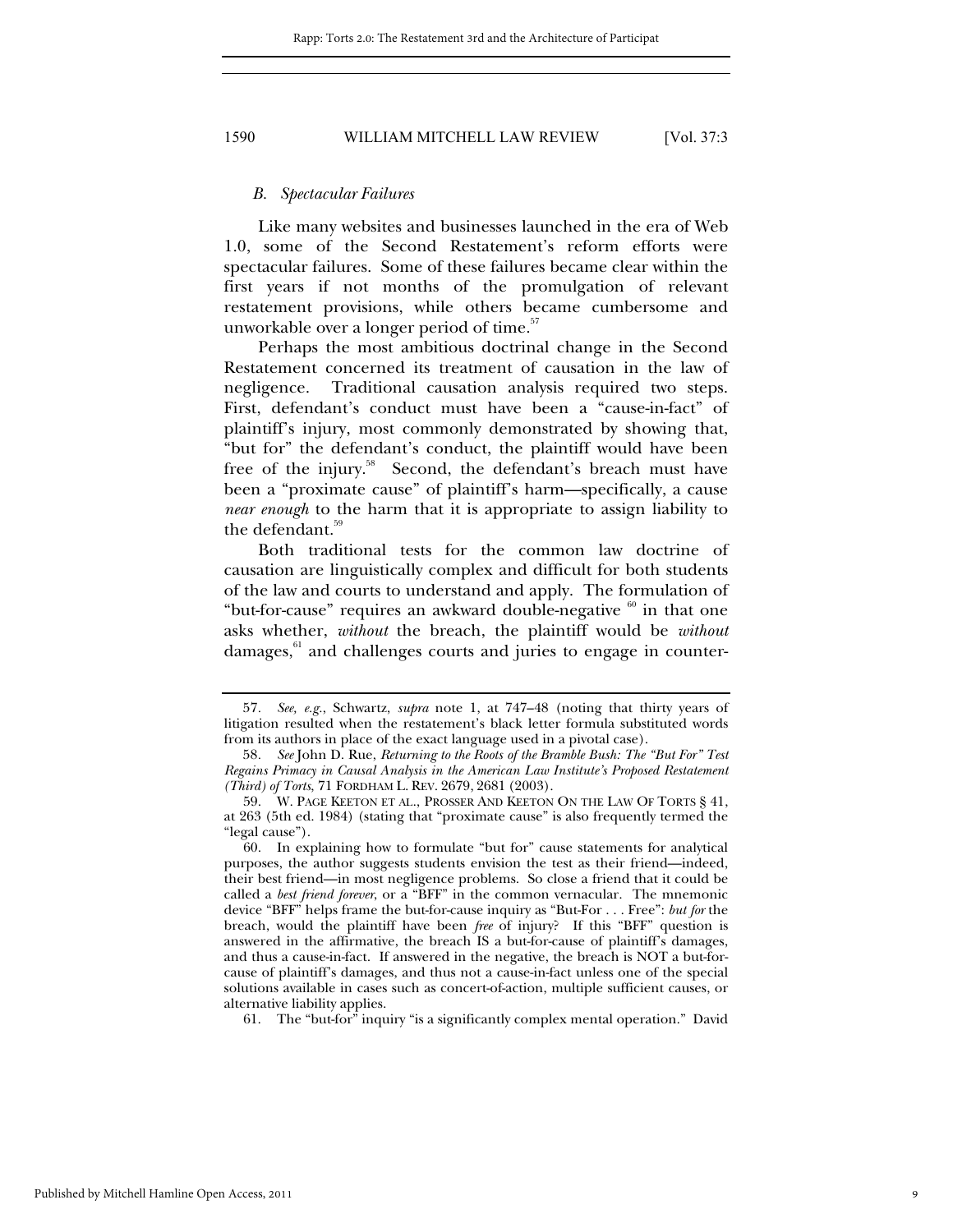factual reasoning (what would have happened had X *not*  occurred?) that arguably boils down to simple speculation.<sup>62</sup> And the terms "proximate cause" are "weasel words,"63 which justify particular policy conclusions, but in and of themselves, appear to provide little analytical value.

With that in mind, the authors of the Second Restatement, following the path of the First Restatement, $64$  jettisoned the traditional bipartite approach to causation in favor a single "legal cause" concept.<sup>65</sup> In order to be liable in negligence, the defendant's breach needed to be the "legal cause" of the plaintiff's damages.<sup>66</sup> "Legal cause" would be established only by a showing that the breach was a "substantial factor" in producing the harm. $67$ 

In proposing this alternative formulation, the authors of the Second Restatement "walked off a cliff."<sup>68</sup> The test, according to the authors of the Third Restatement, has been a "major source of confusion and misunderstanding"69 and has not "withstood the test of time."70 Notably, it has since been withdrawn from the torts treatise of Dean Prosser, its early champion.<sup>71</sup> The failure of the

65. RESTATEMENT (SECOND) OF TORTS § 430 (2010).

66*. Id.*

67*. Id.* §431 ("The actor's negligent conduct is a legal cause of harm to another if (a) his conduct is a substantial factor in bringing about the harm.").

69*. Id*.

 70. RESTATEMENT (THIRD) OF TORTS: LIAB. FOR PHYSICAL & EMOTIONAL HARM § 26 cmt. j (2010).

 71. Lavitt, *supra* note 68, at 37 n.161 (citing W. PAGE KEETON ET AL., PROSSER AND KEETON ON TORTS § 41, 43–45 (5th ed. Supp. 1988) ("Even if 'substantial factor' seemed sufficiently intelligible as a guide in time past . . . the development of several quite distinct and conflicting meanings for the term . . . has created a risk of confusion and misunderstanding, especially when a court . . . uses the

W. Robertson, *The Common Sense of Cause in Fact*, 75 TEX. L. REV. 1765, 1770 (1997).

 <sup>62.</sup> Leon Green, *Are There Dependable Rules of Causation?*, 77 U. PA. L. REV. 601, 605 (1929); Leon Green, *The Causal Relation Issue in Negligence Law*, 60 MICH. L. REV. 543, 556 (1962); Barbara A. Spellman & Alexandra Kincannon, *The Relation Between Counterfactual "But For" and Causal Reasoning: Experimental Findings and Implications for Jurors' Decisions*, 64 LAW & CONTEMP. PROBS. 241, 250 (2001); E. Wayne Thode, *The Indefensible Use of the Hypothetical Case to Determine Cause In Fact*, 46 TEX. L. REV. 423, 431–33 (1968).

 <sup>63.</sup> GUIDO CALABRESI, THE COST OF ACCIDENTS 6 n.8 (1970) ("I do not propose to consider the question of what, if anything, we mean when we say that specific activities 'cause,' in some metaphysical sense, a given accident; in fact, when we identify an act or activity as a 'cause,' we may be expressing any of a number of ideas.").

<sup>64</sup>*. See* Rue, *supra* note 58, at 2681.

 <sup>68.</sup> Joseph Lavitt, *The Doctrine of Efficient Proximate Cause, the Katrina Disaster, Prosser's Folly, and the Third Restatement of Torts: Cracking the Conundrum,* 54 LOY. L. REV. 1, 37 (2008).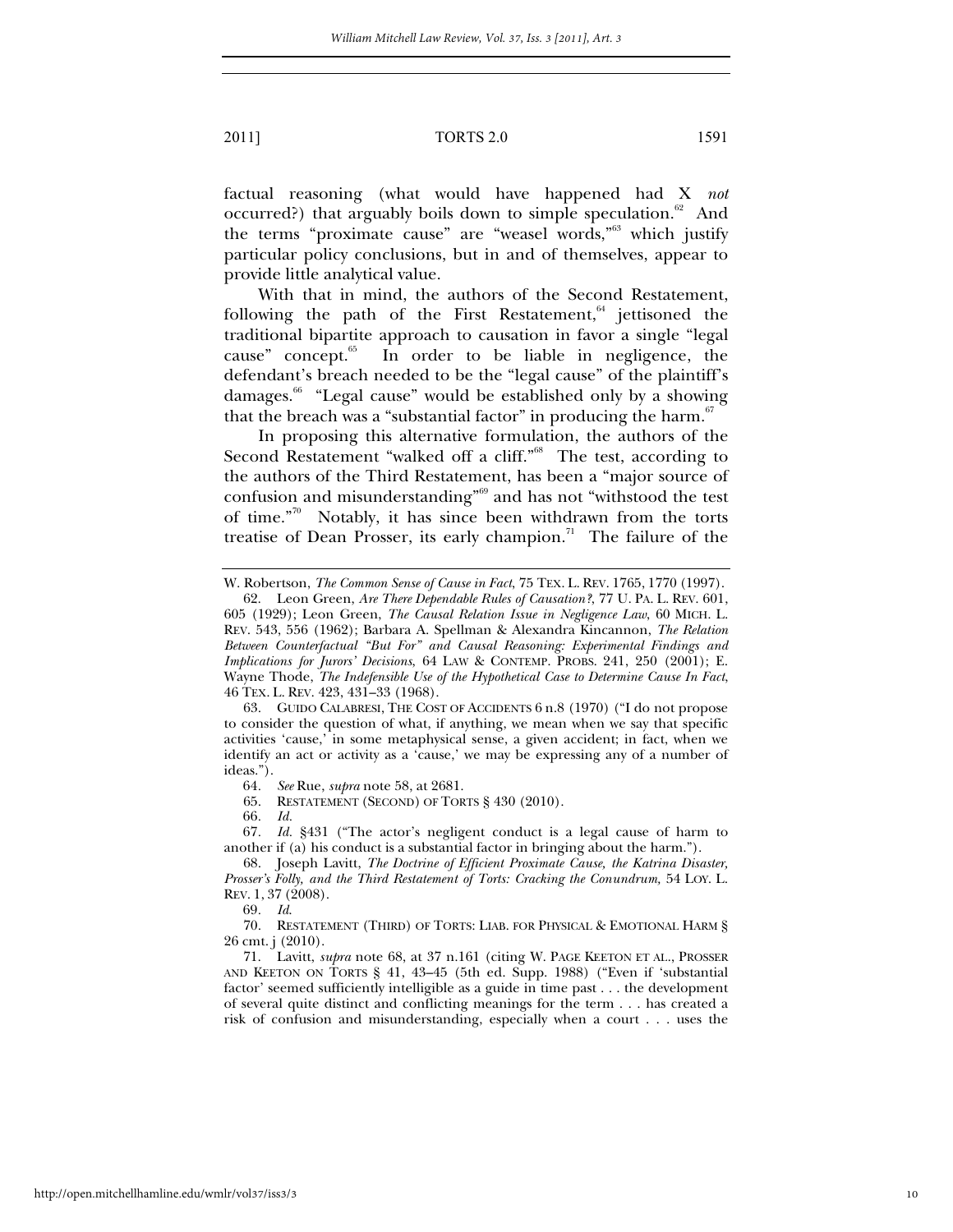Second Restatement's causation provisions was quickly apparent. Barely a decade after the provisions were published, the ALI issued a new version under a new reporter, which attempted to characterize the earlier efforts as simply being statements about cause-in-fact—an effort which led to "further anomalies within the Restatement (Second) when read as a whole."<sup>72</sup> In sum, "substantial factor" was "mistakenly adopted."<sup>73</sup>

Certain aspects of the Second Restatement's work on products liability can also be described as abject failures. Even though the Second Restatement's core notion that products liability claims should sound in strict liability—as well as via traditional negligence, warranty, and other actions—was widely followed, $74$  the actual doctrines released by the ALI for defining the scope of the products liability claim were difficult for courts to apply.

In large part, this may be because the drafters of the Second Restatement presented a sweeping rule of strict liability for product injury claims based on a thorough understanding of only one type of product defect: mismanufacture.<sup>75</sup> The second form of product defect, defective design, as it turned out, came to dominate the products liability caseload of courts in the latter part of the twentieth century.<sup>76</sup> The rules articulated in the Second Restatement were so broad that they applied to all kinds of claims, $\alpha$ even though they turned out to be a poor fit in the design defect context.78 Courts have "struggled" since the Second Restatement's

phrase without indication of which of its conflicting meanings is intended.").

 <sup>72.</sup> Jane Stapelton, *Legal Cause: Cause-in-Fact and the Scope of Liability for Consequences*, 54 VAND. L. REV. 941, 971 (2001).

 <sup>73.</sup> Lavitt, *supra* note 68, at 39.

 <sup>74.</sup> Some have called Section 402A the "most successful section of the Restatement." Frank J. Vandall & Joshua F. Vandall, *A Call for an Accurate Restatement (Third) of Torts: Design Defect*, 33 U. MEM. L. REV. 909, 918 (2003) (noting 3,000 citations of the section).

<sup>75</sup>*. See* Victor E. Schwartz, *The Restatement, Third, Torts: Products Liability: A Model of Fairness and Balance*, 10 KAN. J.L. & PUB. POL'Y 41, 42 (2000) (stating that the *Second Restatement* "shed no light on what should be the legal standard for defect of design").

 <sup>76.</sup> James A. Henderson, Jr., *Why Negligence Dominates Tort*, 50 UCLA L. REV. 377, 384 (2002) (stating that development of products liability has been and continues to be in the area of product design and marketing).

 <sup>77.</sup> Larry S. Stewart, *Strict Liability for Defective Product Design: The Quest for Well-Ordered Regime*, 74 BROOK. L. REV. 1039, 1041 (2009) ("Under 402A there was no distinction between manufacturing and design defect . . . .").

<sup>78</sup>*. Id.* at 1043 ("Much confusion resulted in the ensuing arguments over the proper rule for design defect claims. . . . Resulting decisions were a hodge-podge of rule  $\dots$ ").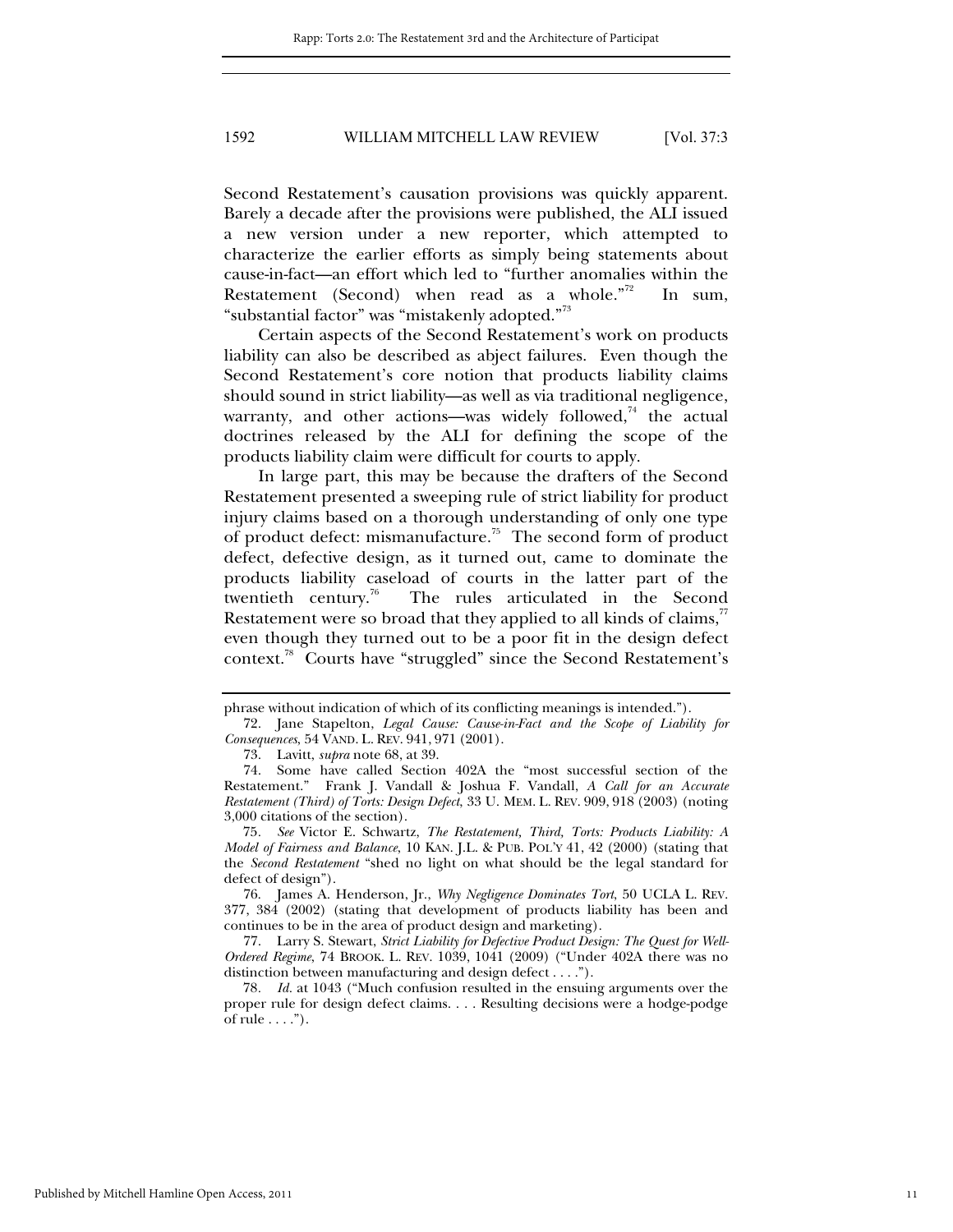products liability provisions were released regarding how to apply strict liability "beyond manufacturing defects . . . to the thenemerging context of design safety, where section 402A's consumer expectations test proved increasingly inadequate."<sup>79</sup> In time, courts began to understand that "principles of reasonableness were necessary to resolve the difficult issues of balance between product usefulness, safety, cost, practicality, and information dissemination inherent in such cases."80 The difficulties in the standards established by Section 402A are well-documented.<sup>81</sup> They arose because courts looked to the language of a broad rule for guidance in a new category of cases but "were searching for an answer that was not there."<sup>82</sup>

# *C. Content Control and "Over-Doctrinalization"*

The Second Restatement resembled Web 1.0 in that both represented top-down efforts to control content. The products liability provisions of Section 402A of the Second Restatement, for instance, were "top down law reform[s] motivated . . . by the enthusiasm of a small group of Legal Realists that saw the opportunity to make what they saw as a small win-win change to legal entitlements."<sup>83</sup>

Although laid out in what appeared to be a "neat" fashion, many of the Second Restatement's rules left important considerations unclear.<sup>84</sup> Moreover, many of the Second Restatement's rules proved cumbersome when actually taken up by common-law courts.<sup>85</sup> Drafters of restatement language must strive to render statements of the common law that are correct in all cases. Two approaches are available. One, selected by the authors of the Third Restatement, is to describe rules in highly general

 <sup>79.</sup> Owen, *supra* note 53, at 927.

<sup>80</sup>*. Id*. at 935.

 <sup>81.</sup> Michael D. Green, *The Unappreciated Congruity of the Second and Third Torts Restatements on Design Defects*, 74 BROOK. L. REV. 807, 832 (2009).

 <sup>82.</sup> Schwartz, *supra* note 75, at 42.

 <sup>83.</sup> Jane Stapelton, *Bugs in Anglo-American Products Liability*, 53 S.C. L. REV. 1225, 1229 (2002).

<sup>84</sup>*. Id*. ("The apparent neatness, low impact, and intellectual glamour of this move led its promoters to overlook major gaps in the theoretical foundations of the rule in the new § 402A.").

 <sup>85.</sup> For instance, the doctrinal formulation of recklessness is virtually incomprehensible. *See infra* nn.89–99 and accompanying text.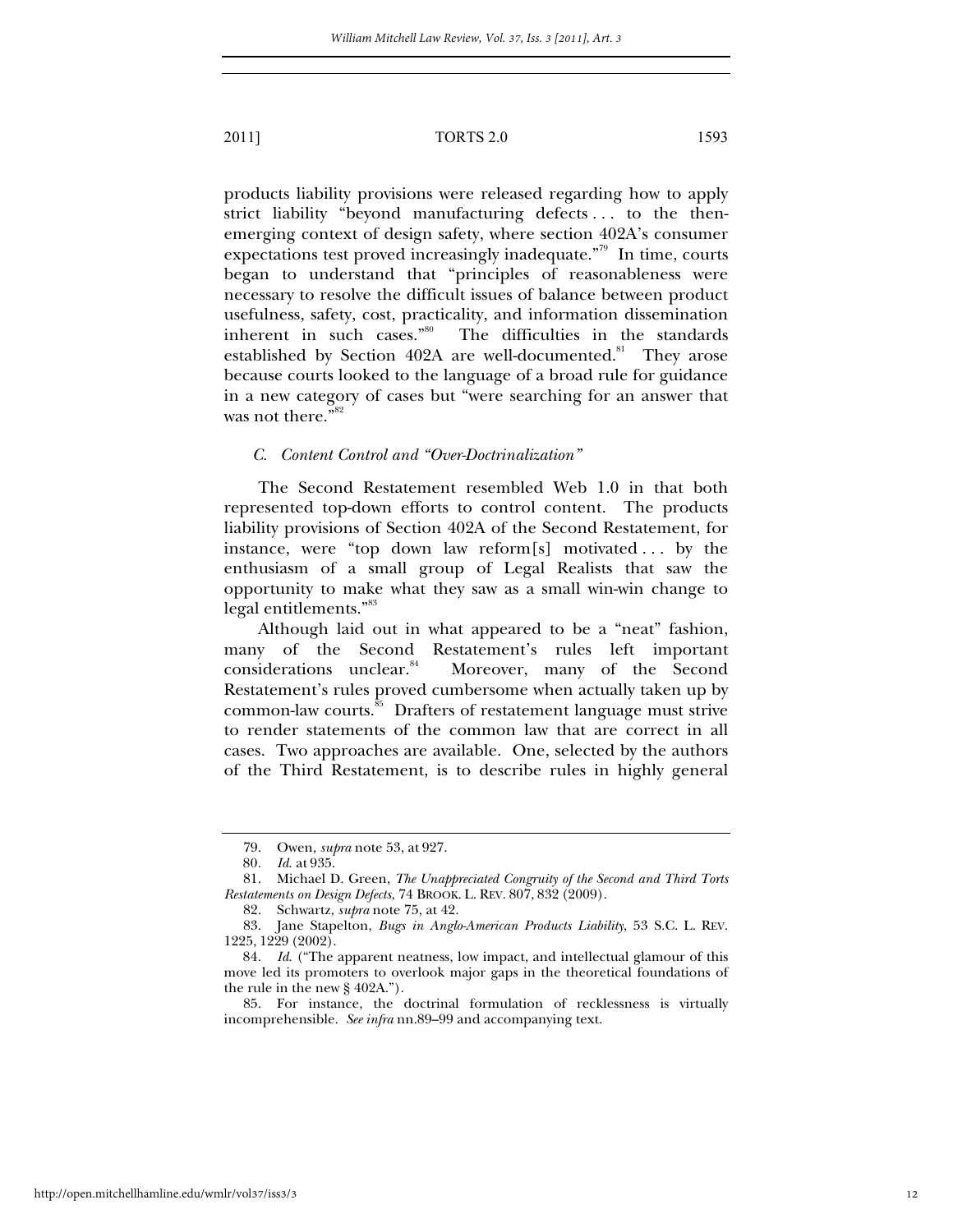terms.<sup>86</sup> The other, at times selected by the authors of the Second Restatement, is to describe rules with painstaking clarity, including caveats, exceptions and the like in the formal statement of the rules.<sup>87</sup> Unfortunately, the latter approach often produces language that says too much—that "overdoctrinalizes" the rules in question.

Consider, for instance, the Second Restatement's articulation of the important concept of reckless misconduct in tort law, described in section 500.88 Recklessness is an important concept in tort law because it provides an escape valve for traditional limitations on liability arising from a plaintiff's contributory negligence or primary assumption of risk.<sup>89</sup> In a range of contexts, plaintiffs must demonstrate recklessness on the part of a defendant responsible for an injury in order to meet the threshold for recovery.<sup>90</sup> Moreover, recklessness has been established as a necessary threshold for the imposition of punitive damages.

The authors of the Second Restatement defined this concept in one of the longest, most awkward compound sentences in the history of American tort law:

§500. Reckless Disregard of Safety Defined

The actor's conduct is in reckless disregard of the safety of another if he does an act or intentionally fails to do an act which it is his duty to the other to do, knowing or having reason to know of facts which would lead a reasonable man to realize, not only that his conduct creates an unreasonable risk of physical harm to another, but also that such risk is substantially greater than that which is necessary to make his conduct negligent.<sup>92</sup>

<sup>86</sup>*. See* Sugarman, *supra* note 5, at 587, 590.

See id. (referring to Professor Schwartz's project in coming up with "fewer and better-presented basic principles that could come to replace a great number of the sections scattered throughout the four volumes of the Restatement (Second)").

<sup>88</sup>*.* RESTATEMENT (SECOND) OF TORTS § 500 (1965).

 <sup>89.</sup> Geoffrey Christopher Rapp, *The Wreckage of Recklessness*, 86 WASH. U. L. REV. 111, 134 (2008).

<sup>90</sup>*. Id.* at 115–16.

<sup>91</sup>*. Id.*

 <sup>92.</sup> RESTATEMENT (SECOND) OF TORTS § 500 (1965).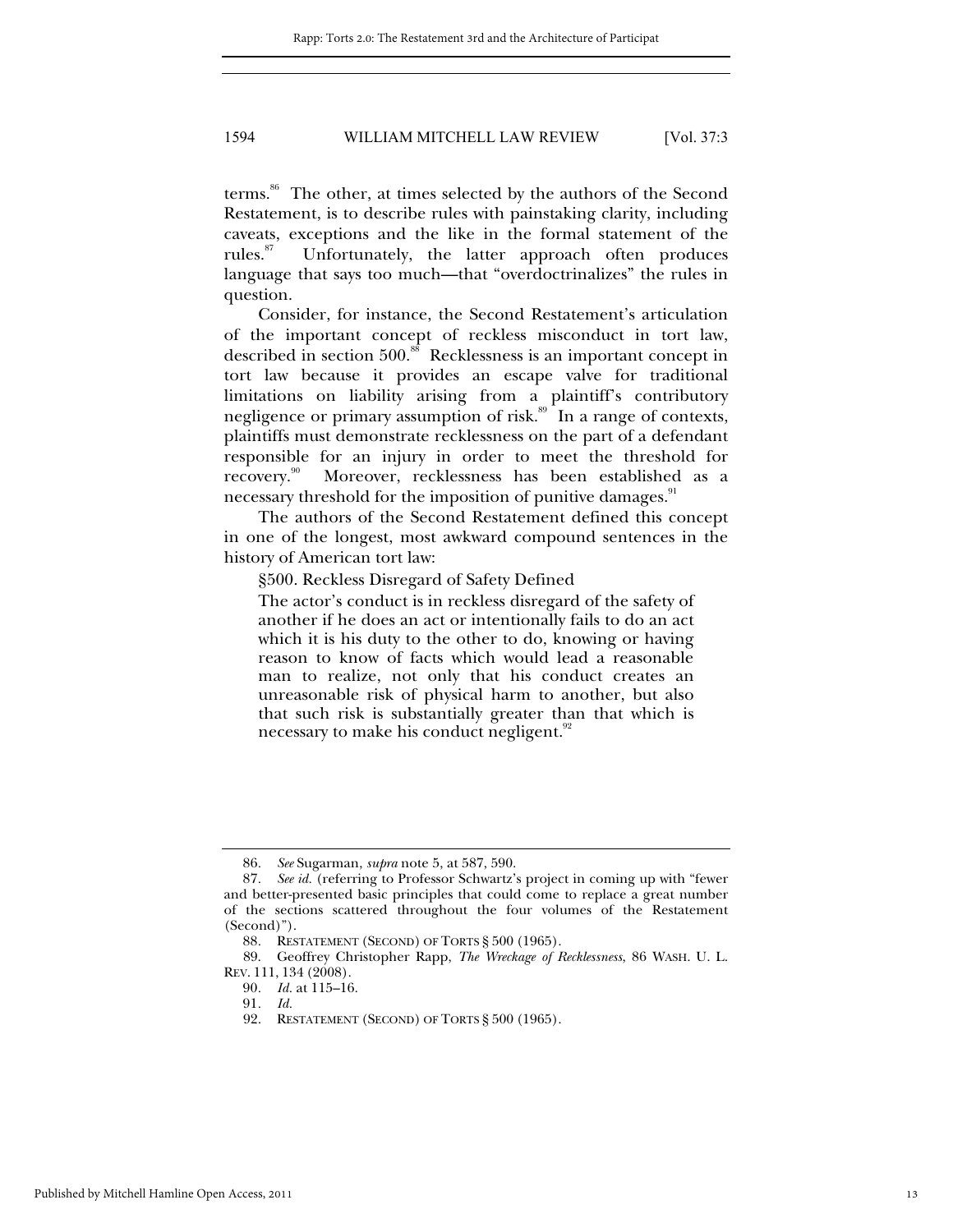The comments that followed this section only amplified the confusion this language caused in the courts, $93$  as they made "little" or no sense."94 The rule itself was over-doctrinalized, establishing a test involving so many elements that the possibility of consistent jurisprudence was eliminated from the outset.<sup>95</sup>

By contrast, the authors of the Third Restatement have defined the concept in a more organic fashion:

§2. Recklessness

A person acts recklessly in engaging in conduct if:

(a) the person knows of the risk of harm created by the conduct or knows facts that make the risk obvious to another in the person's situation, and

(b) the precaution that would eliminate or reduce the risk involves burdens that are so slight relative to the magnitude of the risk as to render the person's failure to adopt the precaution a demonstration of the person's indifference to risk.<sup>96</sup>

Notably, this section has moved to the beginning of the new Third Restatement, a recognition of its importance to courts developing tort doctrine. $\frac{97}{11}$  It also compacts the concept of recklessness into two central inquiries: (1) what was the defendant's knowledge of the risk or facts suggesting risk?; and (2) does the defendant's conduct constitute "aggravated negligence" under the traditional "Hand Formula" so as to demonstrate indifference?<sup>98</sup> Gone is the confusing language regarding intent. Also gone is the implicit requirement that the risk-taker *know* that his conduct exceeds the legal threshold for negligence. Section two of the new Third Restatement shows more faith in common law courts to develop, from the bottom-up, a set of rules to guide determinations of when wrongful conduct rises to the level of recklessness.

 <sup>93.</sup> Rapp, *supra* note 89, at 133–52.

 <sup>94.</sup> Anthony J. Sebok, *Purpose, Belief, and Recklessness: Pruning the Restatement (Third)'s Definition of Intent*, 54 VAND. L. REV. 1165, 1186 n.29 (2001).

 <sup>95.</sup> Rapp, *supra* note 89, at 135 ("With the doctrine itself hopelessly illdefined, courts have not produced systematically coherent jurisprudence in the area.").

 <sup>96.</sup> RESTATEMENT (THIRD) OF TORTS: LIAB. FOR PHYSICAL & EMOTIONAL HARM § 2 (2010).

 <sup>97.</sup> Authors moved the definition of "recklessness" to Chapter 1, Section 2 in the Third Restatement.

 <sup>98.</sup> James A. Henderson, Jr., et al., *Intent and Recklessness in Tort: The Practical Craft of Restating Law*, 54 VAND. L. REV. 1133, 1155–56 (2001).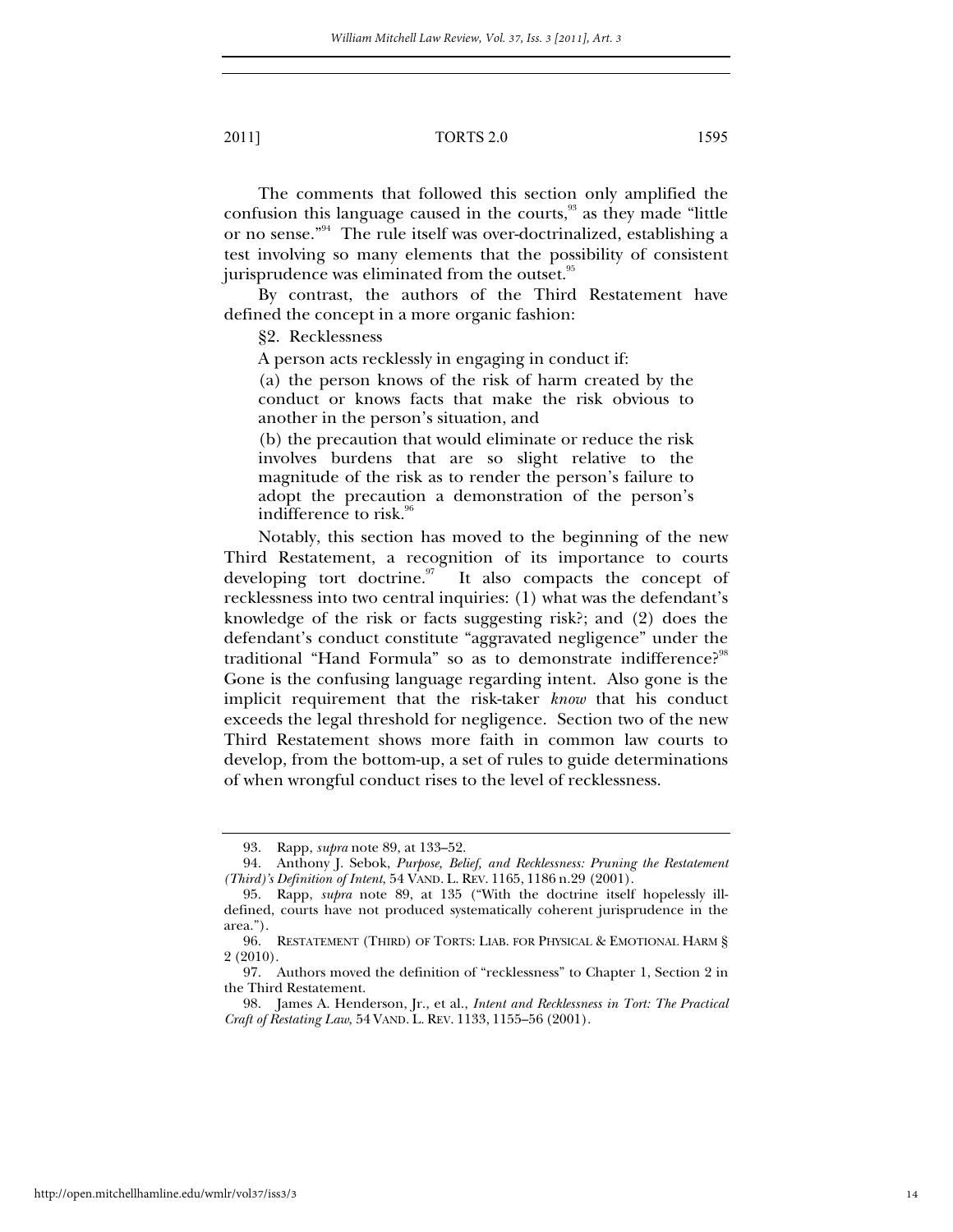# II. THE THIRD RESTATEMENT AS WEB 2.0

# *A. Organic*

Unlike earlier versions of the torts restatement, the Third Restatement is decidedly organic. The bright-line rules and sweeping reforms of the Second Restatement have given way to law formulations structured in more flexible, open-ended terms.<sup>99</sup> The Third Restatement is "conceptual" in nature—"focused on exposing principles and creating processes to guide the development of judicial responses to policy-oriented questions."<sup>100</sup>

Perhaps the best example of this concerns the Third Restatement's treatment of toxic exposure, an issue that courts have struggled with since the  $1980s$ .<sup>101</sup> The ALI addresses this issue in section twenty-eight. The section and its comments eschewed "bright-line rules," instead recognizing that "whether an inference of causation is appropriate is a matter of informed judgment  $\dots$ ."<sup>102</sup>

### *B. The Architecture of Participation*

The Third Restatement, from its early days, embraced the kind of bottom-up participation that is the cornerstone of Web 2.0. For instance, the authors of the products liability sections of the Third Restatement were "centrally concerned with perceived bottom-up pressure on the U.S. products regime from 'classic design cases.'"<sup>103</sup> In its "functional, negligence-based definition of design defect," the Third Restatement "reflected how courts and lawyers around the nation increasingly were framing and litigating this central issue of products liability law."<sup>104</sup>

 <sup>99.</sup> Bublick, *supra* note 47, at 1340.

<sup>100</sup>*. Id.*

 <sup>101.</sup> Green & Stewart, *supra* note 18, at 46.

<sup>102</sup>*. Id.*

 <sup>103.</sup> Stapelton, *supra* note 83, at 1229.

 <sup>104.</sup> Owen, *supra* note 53, at 927. *But see* Vandall & Vandall, *supra* note 74, at 922 ("[T]he Restatement (Third) . . . delivers a radical concept of negligence and therefore misrepresents the law."); Robert L. Habush, 10-Fall KAN. J. L. & PUB. POL'Y 49, 53 (2000) ("[T]he Reporters . . . miscounted the judicial support for the reasonable alternative device requirement . . . .").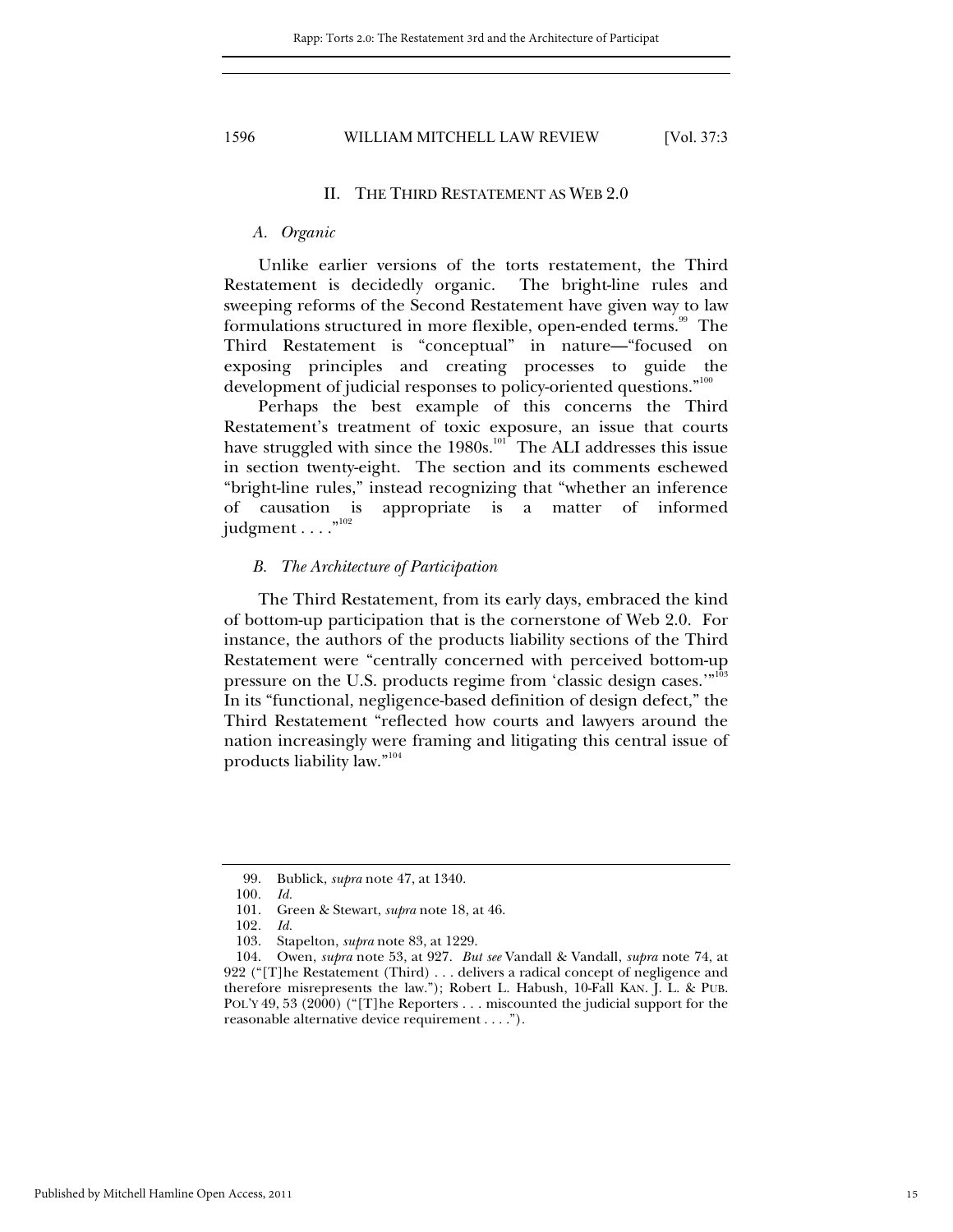In "deposing"105 the Second Restatement's ambitious "substantial factor" and "legal cause" approach to causation in favor of linguistically simplified versions of the traditional "but-for" and "proximate cause" notions, the authors of the Third Restatement also embraced a participatory role, in this case for juries. The "butfor" causation inquiry chosen by the Third Restatement "is . . . more finely adjusted to reliably strengthen the core fact-finding of juries, and less likely to produce peculiar results."106

Moreover, the manner in which the test is framed suggests it represents an invitation for participation on the causation inquiry by courts and juries. The Third Restatement is "articulate in silence as in enunciation," allowing the "'but for' test to stand on its own for the first time  $\dots$ ."<sup>107</sup>

*C. Caveats* 

Of course, there are exceptions. With respect to owners and occupiers of land, the Third Restatement has embraced the controversial modern trend of a universal reasonable care standard, even though half of American jurisdictions continue to adhere to the traditional approach<sup>108</sup> that imposes only limited duties on owners and occupiers of land, based on the category of injured entrant and the nature of the condition causing harm.<sup>109</sup> While there may be strong academic support for the universal reasonableness approach, even its supporters have criticized the manner in which the Third Restatement's authors are attempting to promulgate the change.<sup>110</sup> The Third Restatement aims to

 <sup>105.</sup> Lavitt, *supra* note 68, at 39.

<sup>106</sup>*. Id.*

 <sup>107.</sup> Rue, *supra* note 58, at 2716.

<sup>108</sup>*. See* Ann Fievet, *Breaking the Law and Getting Paid for It: How the Third Restatement of Torts Synthesizes Two Distinct Standards of Care Owed to Trespassers*, 44 WAKE FOREST L. REV. 239, 246 (2009) (stating that "twenty-six states have chosen to retain the traditional categories").

<sup>109</sup>*. See* Green & Stewart, *supra* note 18, at 47.

<sup>110</sup>*. See, e.g.*, Stephen D. Sugarman, *Land-Possessor Liability in* Restatement (Third) of Torts: *Too Much and Too Little*, 44 WAKE FOREST L. REV. 1079, 1079 (2009) ("I think that it is a mistake to have a separate chapter on land possessors. . . . [I]ntegrating the topic of land possessors into earlier sections would help us to make progress on two important substantive themes that, I believe, are not very helpfully addressed by the Reporters: (1) What are the reasons that justify any noduty rule in tort? (2) In deciding what due care requires, when is a fair warning sufficient and when must the defendant eliminate . . . the danger by taking additional precautions?").